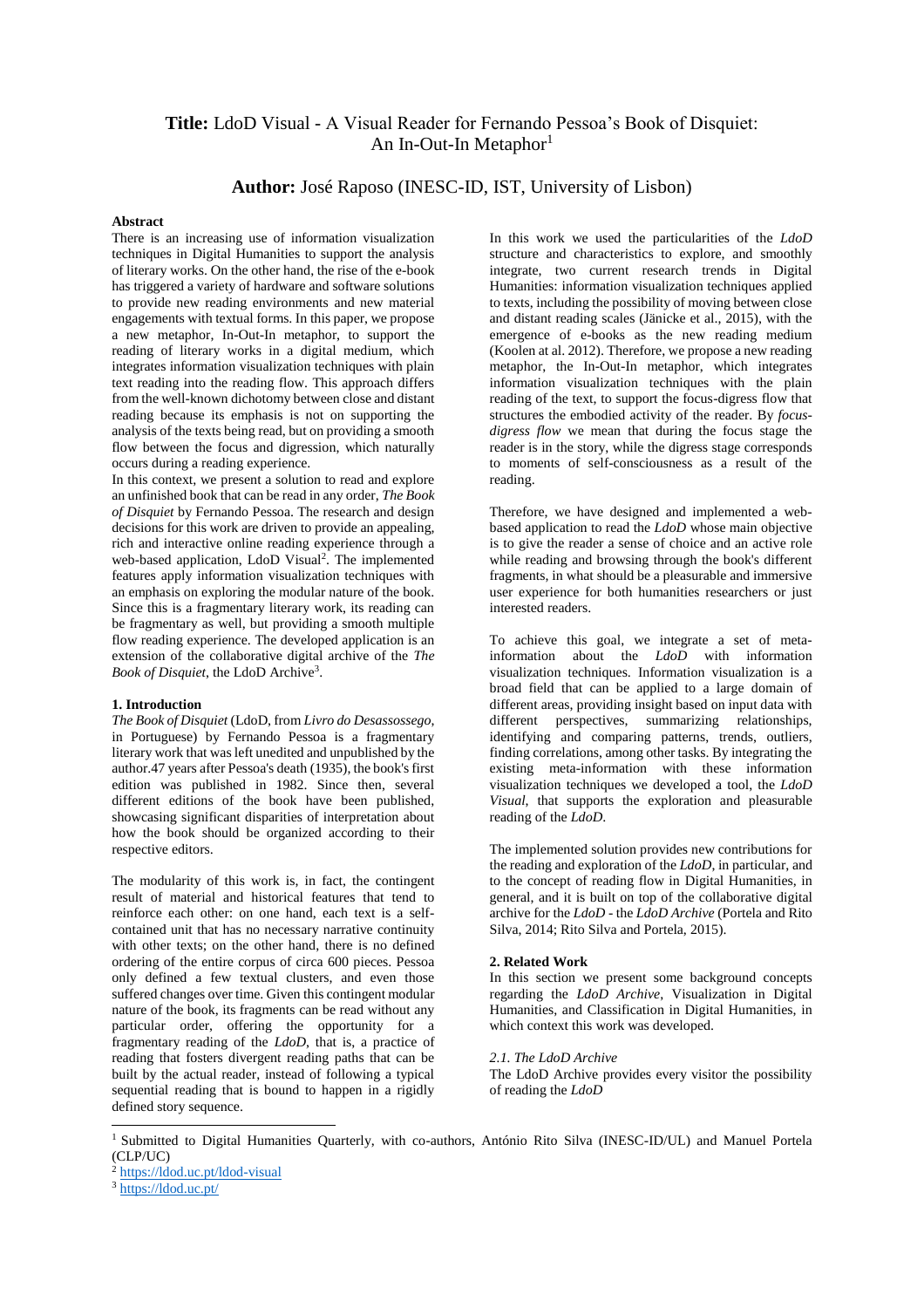through four different available expert editions - the first edition, edited by Jacinto do Prado Coelho, which was published only in 1982, and other 3 major critical versions that have been published since then by Teresa Sobral Cunha (1990-91), Richard Zenith (1998) and Jerónimo Pizarro (2010). Each edition is composed of a different number of fragments and fragments are ordered differently in each edition. The user can read these fragments while comparing its respective position across these different expert editions, and they can also have access to other information that differs according to the edition, such as fragment date and heteronym attribution.

In the *LdoD Archive*, users can also create their own virtual editions of the *LdoD* by selecting fragments from each of the 4 expert editions, sorting, annotating and tagging them. This virtual edition creation can be produced in a collaborative manner, in which case several users are involved, and users can play the roles of editors and managers of a virtual edition. The tagging of a fragment, which can apply to the fragment as a whole, or to just a segment of the fragment, is done by means of a set of categories that is associated with the virtual edition. This set of categories is designated as the virtual edition's taxonomy.

Each fragment has different properties, such as its title, text, date and the edition and categories to which it belongs. There are many more features and possibilities that can be explored in the archive, such as additional reading tools, original documents, comparisons between textual transcriptions, fragment search, multiplayer classification games, and the writing of variations based on the existing fragments.

#### *2.2. e-Books*

The emergence of e-Books has significantly changed the landscape of reading. Several analyses have been done on the hardware and software features for reading resulting from the use of e-Books (Koolen at al. 2012) that highlight the differences between linear sequential reading and multicursal interactive reading, which is particularly relevant in the context of academic research or education. This tension pervades all solutions, where there is a tradeoff between the smooth flow of reading and the possibility of analysis and inquiry about what is being read.

# *2.2.1. Reading in the LdoD Archive*

Prior to this work, the LdoD Archive provided two reading user interfaces: one that emphasizes comparison<sup>4</sup> and another that emphasizes the sequence of reading<sup>5</sup>.

In the comparison user interface, it is possible to have a detailed highlighting of the differences between the authorial sources and the editorial transcriptions, and also across the editorial transcriptions themselves. It is also possible to annotate particular texts (or textual passages) with comments and tags.

The differences between transcriptions among the different expert editions, and authorial sources, are highlighted by collocating the fragments side by side, and

 $\overline{a}$ 

using colors to identify which parts differ. This user interface also allows the comparison of meta-information assigned by the expert editors, like the given title, date of publication, heteronym attribution, page number, which can differ according to the edition. Additionally, this interface also allows users to compare the transcription with the original document sources, by presenting the documents' facsimiles, and providing a diplomatic transcription, which includes deletions, insertions and alterations. On the other hand, and since the *LdoD Archive* also supports definition of virtual editions, it is possible, through the comparison user interface, to compare the differences between the fragments, in terms of the assigned tags and annotations done. It is through the comparison interface that authenticated users can annotate and tag the fragments.

Due to the focus of the comparison user interface on the analysis aspects, another user interface was defined, in order to provide a smother reading experience, although still emphasizing the comparison between the different sequences of reading the *LdoD*. This interface has a look and feel closer to the printed typography of the period the *LdoD* was written, and intends to provide reading sequences according to each one of the four expert editions. Besides, it provides a recommendation interface that suggests the next fragment to read, given the fragment being read and a set of criteria, like, for instance, text similarity between fragments.

# *2.3. Visualization in Digital Humanities*

Jänicke et al. (2015) address visual text analysis in Digital Humanities and categorize each of these techniques as distant reading techniques, which aim to generate an abstract view of textual content, and as close reading techniques, which rely mainly on annotations and the use of different colors and underlining styles to lead to deep comprehension and thorough interpretation of textual passages. They analyze how close and distant reading techniques can be combined to provide a bridge between these two perspectives so that the user can switch between close and distant reading. This is mainly achieved by sideby-side visualizations of the text being read and its metainformation, which make it possible to switch from a close reading of a particular fragment to some kind of overview associated with some of its metadata. On the other hand, it is possible to access a particular text from the distant reading view where the text is represented because it has properties that are analysed in that distant reading mode. This integration between close and distant reading is similar to our goal but our emphasis is on providing a reading experience, while the integration of close and distant reading is concerned with the analysis and understanding of the texts, such that close reading is frequently related with the annotation and generation of meta-information while the user is reading a text.

# *2.3.1. Visualization Techniques for LdoD*

Given the specific characteristics of the *LdoD* we can analyze which visualization technique can be applied in its representation. These techniques belong to different areas and types of tasks, such as reading guidance, user navigation, global view, and exploratory analysis.

<sup>4</sup> As an example, see

[https://ldod.uc.pt/fragments/fragment/Fr080/inter/Fr080\\_](https://ldod.uc.pt/fragments/fragment/Fr080/inter/Fr080_WIT_ED_CRIT_Z) [WIT\\_ED\\_CRIT\\_Z](https://ldod.uc.pt/fragments/fragment/Fr080/inter/Fr080_WIT_ED_CRIT_Z)

<sup>5</sup> As an example, see

[https://ldod.uc.pt/reading/fragment/Fr080/inter/Fr080\\_W](https://ldod.uc.pt/reading/fragment/Fr080/inter/Fr080_WIT_ED_CRIT_Z) [IT\\_ED\\_CRIT\\_Z](https://ldod.uc.pt/reading/fragment/Fr080/inter/Fr080_WIT_ED_CRIT_Z)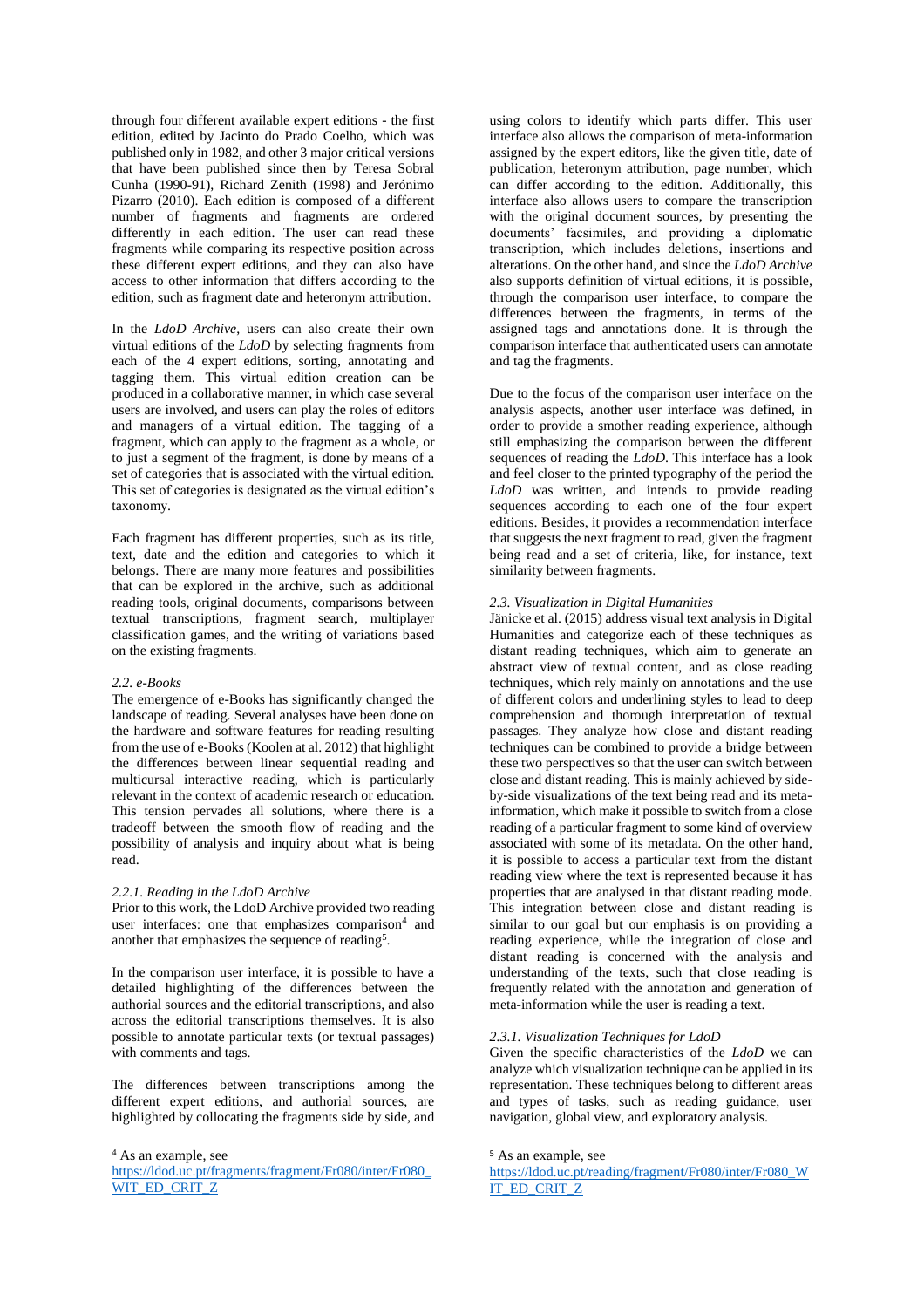Reading guidance features consist of giving important information for the user regarding a specific fragment or even a collection or category of fragments, where the focus is on the fragment that is currently being read. User navigation features provide the user with an interface to navigate between different parts of the *LdoD*, in which the focus is on the relationship between the fragment being currently read and the remaining fragments of the book. Global view features have the objective of giving the user a summarized presentation or zoomed-out view of content from the *LdoD*, thus directing the focus to the edition that is being read. Exploratory analysis features present the user with information that is more focused on exploring relationships in the *LdoD* without necessarily converging to the task of reading.

Word clouds (Viégas et al, 2009; Mohammad,S. M. 2012; Heimerl et al, 2014) can be used to provide global views and reading guidance. Word clouds can be associated with the taxonomy categories of a virtual edition. After being presented with a word cloud of the available categories, and clicking on one of them, the user would be redirected to a list of fragments that corresponds to the selected category.

Also by exploring the categories associated with the virtual editions, it is possible to provide a global view of the edition, using colors to identify the fragments associated with a particular category. This feature would provide a global view of the fragments holding the category and the navigation to another fragment that hold the same category. This visualization technique, is, for instance, used in the Diggers diaries web site (Vilaplana and Pérez-Montoro, 2017).

Besides the categories criteria, other criteria are supported by the *LdoD Archive*, such as text and heteronym, and they can be used to define a distance value between fragments. Therefore, when reading a given fragment, the user could browse through similar fragments according to the selected criteria, and this relation can be visually represented using a network graph to show how close certain fragments are in relation to others. This would provide reading guidance. Alexander and Gleicher (2016) make use of network graphs to visualize text similarity between different books by William Shakespeare.

By highlighting some of the fragments' words according to their relevance in the context of the entire book it is possible to provide a guidance while reading a fragment. The weight of this highlighting could be made resorting to a metric like Term Frequency – Inverse Document Frequency (TF-IDF).Text Skimming (Brath and Banissi, 2014, 2015) is a technique used in knowledge maps and to support reading and that can be applied in this context.

There are some differences between the experience of reading a book on a browser or other portable virtual book readers and the actual physical book. In an attempt to close this gap, it would be interesting to provide the user with a graphical representation that makes the awareness of where the actual reading fragment is placed in the current edition. This type of feature belongs to the global view area.

# *2.4. Text Classification*

The visualization techniques are built on top of the information to be presented plus some meta-information. In the context of the *LdoD Archive*, the information is the fragment transcription and its position in an edition, and the meta-information is the date, heteronym and categories assigned to a fragment. Additionally, some meta-information is generated from the fragment through the TF-IDF associated with it, by considering each fragment as a document and the words in the fragment its set of terms.

# *2.4.1. Distance Measures in the LdoD Archive*

The *LdoD Archive* implements a set of measures to calculate the distance between two fragments belonging to the same edition according to the 4 types of metainformation: date, heteronym, categories, and TF-IDF.

The distance between two fragments is calculated using the cosine similarity (Singhal, A., 2001), according to which a vector is defined for each of the fragments to be compared.

Associated with the heteronym, a vector of two cells is defined, one for each heteronym, Vicente Guedes and Bernardo Soares, in which the value 1.0 is assigned to the cell of the heteronym if the fragment is assigned by the editors to it.

For the date a vector is defined with the number of cells equal to 1934-1913+1, which corresponds to the period when the fragments were written. For the cell corresponding to the year when a fragment was written, the value 1.0 is assigned and for the other cells a decay of  $MAX(0.0, 1.0 - N \times 0.1)$  is applied where N is the distance between the year associated with the cell and the closest cell with value 1.0.

For the text the set of the first TF-IDF terms associated with each one of the fragments that we intend to compare is calculated. Note that this set is between 100, in which the two fragments have the same first TF-IDF 100 terms, and 200, in which all terms are different. Then, for each fragment, a vector whose size equals the number of terms in the set is defined, and to the cell associated with a term the value 1.0 is assigned if the term belongs to the first 100 TF-IDF terms of the fragment, and 0.0 otherwise.

To calculate the distance between two fragments using the set of categories assigned to them a vector whose size is equal to the number of categories associated with the virtual edition taxonomy is defined. Then, for each fragment, its respective vector is filled with 1.0 for the cells corresponding to the categories the fragment has, and 0.0 for the other cells.

Note that the archive also uses a topic modelling algorithm, through the Mallet software<sup>6</sup>, which allows the virtual editions to be automatically classified using the set of generated topics.

# **3. The In-Out-In Metaphor**

 $\overline{a}$ 

<sup>6</sup> <http://mallet.cs.umass.edu/>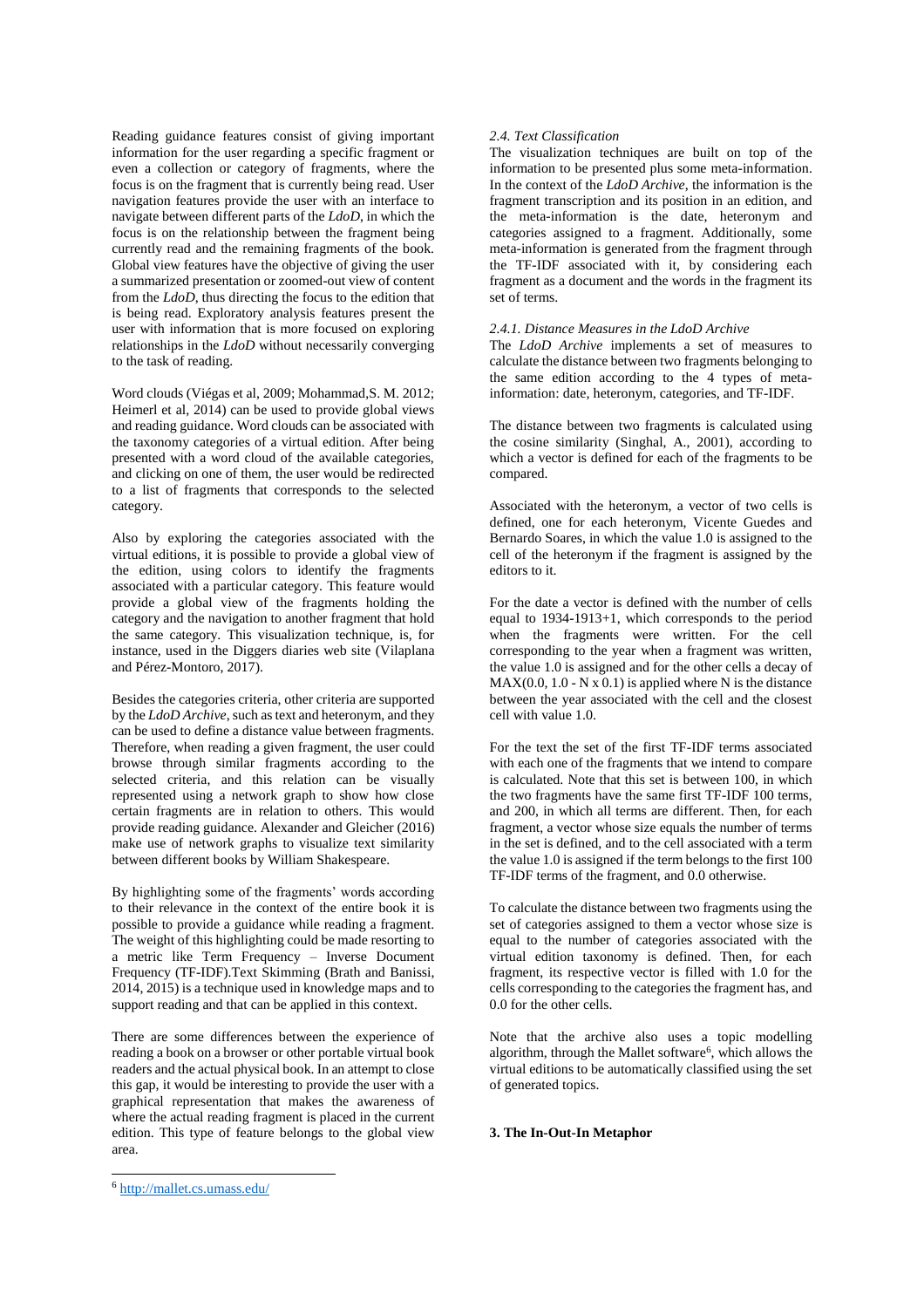Reading a book is a task in which the reader constantly switches between two states of focus. The reader is either completely engaged in the reading task or briefly disengages out of the act for various reasons. These moments of disengagement can be triggered, for example, by recalling what happened in previous chapters, picturing a description of a character or scenario, remembering a similar personal experience in relation to what has been read, linking a new event to what has happened in the past or even trying to make a prediction out of it, among other possibilities. Part of our solution model revolves around this phenomenon, as it is intended to materialize and direct this constant in and out that happens while emerging out of and submerging into the source text. It is important to highlight that, in comparison to a typical book where we have a rigidly defined story sequence, the *LdoD* is a fragmentary literary work. This means that these moments of disengagement can turn into a chance for the user to reposition herself in another part of the book. This nuance leads to a reading path and global mental picture of the book that can greatly vary from reader to reader, opening up space for providing the user with an immersive experience in which she can have a sense of choice and an active role while reading the *LdoD*.

### **4. The LdoD Visual**

The solution's interface is composed of a group of different main menus - edition selection, reading, current user activity, new user activity, and reading history menus. Before describing each menu in detail, it is important to explain the concepts that will be used throughout the rest of this solution proposal.

### *4.1. Core Concepts*

An *information visualization technique*, among other descriptions in previous sections, is a visual representation or metaphor that can provide insight and different perspectives about almost any type of input data, as we saw above from the multiple examples given in the related work applied to the context of *the LdoD*.

*Semantic criteria* is the set of attributes that can be encoded in the information visualization techniques in the context of *the LdoD*, namely word frequency, word relevance (TF-IDF), chronological order, heteronyms, fragment categories, and taxonomies. Text similarity is another semantic criterion that can be derived from word frequency and word relevance.

A *user activity* is an activity that can be selected by the user while reading a fragment from the *LdoD*, consisting of making use of an *information visualization technique* to encode different *semantic criteria*. An example of a user activity is "Find similar fragments by text similarity" to find fragments that are similar to the fragment that is currently being accessed, using a network graph as the information visualization technique that encodes text similarity - the semantic criterion that is chosen by the user while selecting the new user activity.

To achieve an intuitive and easy-to-use solution, independently of the user activity's information visualization technique and encoded semantic criteria, the user selects a user activity by clicking on a button with a high-level description of what the user activity was designed to achieve, e.g. "Find similar fragments by text similarity".

A *reading flow* is a sequence of accesses, done by a single user, such that the user progresses in the sequence of fragments through *in-in*, *in-out-in* and *in-out-out-in* subflows. An *in-in* subflow corresponds to a situation when the user is accessing a fragment and accesses another fragment, for instance, by switching to the previous page. This switch is done according to the *semantic criteria* the user chose for accessing the fragment, defined by the current user activity. For instance, if the semantic criteria correspond to the set of fragments of a given category, the reader will access another fragment belonging to the same category. An *inout-in* subflow corresponds to a situation in which the user is accessing a fragment, moves to the current user activity menu (to be described in the next subsections) in which the reader has a complete view of the fragments according to the same semantic criteria used to access the fragment being read. For instance, if we consider the previous example, the complete view may show all fragments that have the same category in the context of all fragments. An *in-out-out-in* subflow corresponds to a situation when the reader stops reading, according to the current user activity, and chooses a new user activity in which she continues to read.

Overall, the reading flow corresponds to the implementation of the *in-out* metaphor, where the level of disruption is minimal in *in-in* subflows, and maximal in *in-out-out-in* subflows. Note that to reduce the disruption of the reading flow, all changes can be done using shortcuts, pressing a single key, and most menu elements fade-out in the reading interface when the reader does not use the mouse so that the screen only contains the text of the fragment.

## *4.2. User Interface Structure: Menus and Navigation*

In the context of an edition, the *LdoD Visual* has three main types of elements: selection menus, reading view, and global views.

### *4.2.1. User Activity Selection Menu*

Once a context of an edition and one of its fragments is chosen, the main selection menu allows users to choose between the available user activities, given the context, and access the corresponding global view. The user activities are ordered by semantic criteria - edition order, chronological order, text similarity, categories/taxonomy, and heteronym.



<span id="page-3-0"></span>*Figure 1 - User activities that can be chosen in the context of a specific fragment, for an edition that does not assign heteronyms to the fragments (the last user activity is not available).*

As shown i[n Figure 1,](#page-3-0) each user activity is represented by a card with a title, a button with the corresponding keyboard shortcut between straight parentheses that will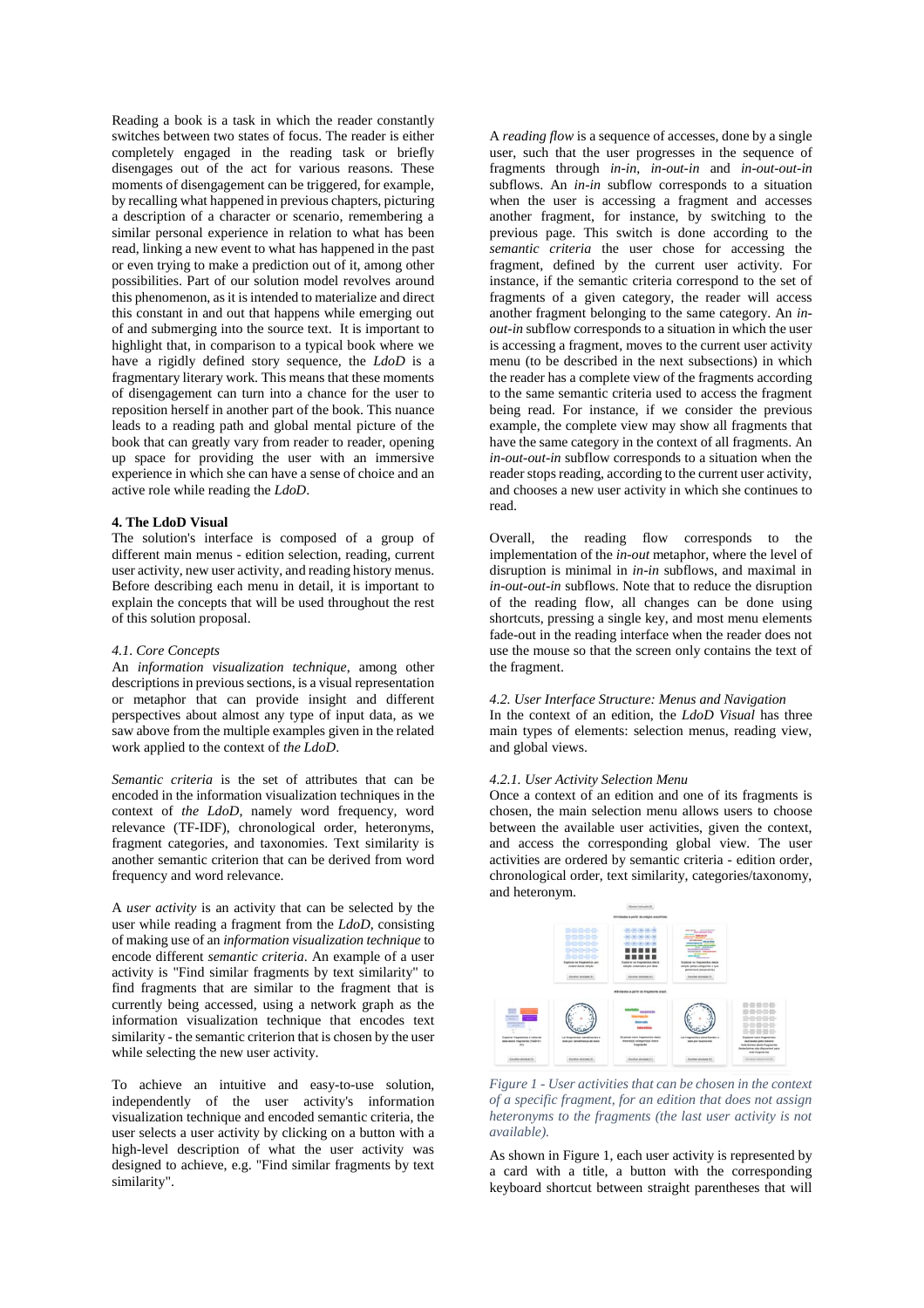take the user to the activity and an image that represents the information visualization technique for that user activity, which can also be clicked to access the user activity.

The image and button will be greyed out if the activity is unavailable - for example, if the currently selected edition has no taxonomy, user activities that use this semantic criteria category will not be available, displaying a message explaining why it is not available in the title and its selection button is also unavailable.

The same semantic criteria can be used with different information visualization techniques. In [Figure 1,](#page-3-0) we can observe that the top  $2<sup>nd</sup>$  and bottom 1<sup>st</sup>cards use different information visualization techniques for chronological order, respectively, custom square map and timeline; the top 3rd, bottom 3rd and 4th cards use the semantic criteria associated with the taxonomies, where top and bottom 3rd use the same information visualization technique, word cloud, the former in the context of the selected edition, and the latter in the context of the selected fragment; while the bottom 4<sup>th</sup>uses a different visualization technique, network graph.

#### *4.2.2. Reading View*

In this view, the focus is on reading the text of a selected fragment, as represented in [Figure 2,](#page-4-0) where the fragment title and text are presented with a reading progress bar. Since the text will be read on a screen, the used text font is a sans serif font. The fragment title font and text font are the same ones used in one of the LdoD Archive reading sections.



<span id="page-4-0"></span>*Figure 2 - Plain reading view of a fragment, in which it is possible to navigate to the next and previous fragments using the keyboard arrow keys and in which there is a progress reading bar at the bottom.*

Besides the progress reading bar, the reading view features some elements of established browser book readers, see [Figure 3.](#page-4-1) There are previous/next fragment arrow buttons that retreat/advance through the selected edition fragments depending on the currently selected edition. It also allows users to navigate between fragments according to the user selected category or heteronym, using the yellow arrows.

There are some detail features, such as smooth animation between fragment change and smooth page scroll back to the top for the same matter. This smooth page scroll can also be triggered by clicking on its matching button or pressing "T" on the keyboard.



<span id="page-4-1"></span>*Figure 3 - Reading view of a fragment, in which the menu is visible, the most relevant words are highlighted, and it is possible to navigate to the next/previous fragment in the edition, using the black arrows, and to the next/previous fragment according to the selected user category or heteronym, using the yellow arrows.*

When the user stays inactive for more than 3 seconds, everything in this menu disappears with the exception of the reading progress bar and the fragment's title and text, as shown i[n Figure 2.](#page-4-0) Inactivity is timed when the user is not interacting with any button, progress bar or previous/next fragment arrow buttons. It is then possible to trigger everything to appear again by doing a mouse hover on any of these elements of the menu. When the user scrolls down the page and the top buttons overlap the text, there is also a transparency trigger. These features are activated as an effort to maximize the user focus on reading the text and are another extra step towards achieving our metaphor implementation.

In this menu, there is a user activity "under the hood" in the sense that it resembles a user activity that does not break the reading flow: by clicking on the matching button ("Highlight the most relevant words"), left button on top (shortcut [R]), the 4 most relevant words are highlighted in blue, as presented i[n Figure 3.](#page-4-1) This number was decided after extensive experimentation and fine tuning, trying to find a balance between actual relevant content highlighting and not highlighting too many words to the point it becomes irrelevant to do so. This option makes use of an information visualization technique - text skimming - to encode a semantic criterion - word relevance (more specifically, TF-IDF) -, even though it is not accounted as a user activity in the sense that it can be applied independently of what is the current user's activity.

The reader can also see its own history of reading by pressing the button on the right in the group of three buttons on top (shortcut [H]), as presented in [Figure 4.](#page-4-2)



<span id="page-4-2"></span>*Figure 4 - Reading history view of an edition in which the reader as accessed one fragment (De resto eu não sonho) in the context of a different type of user activity.*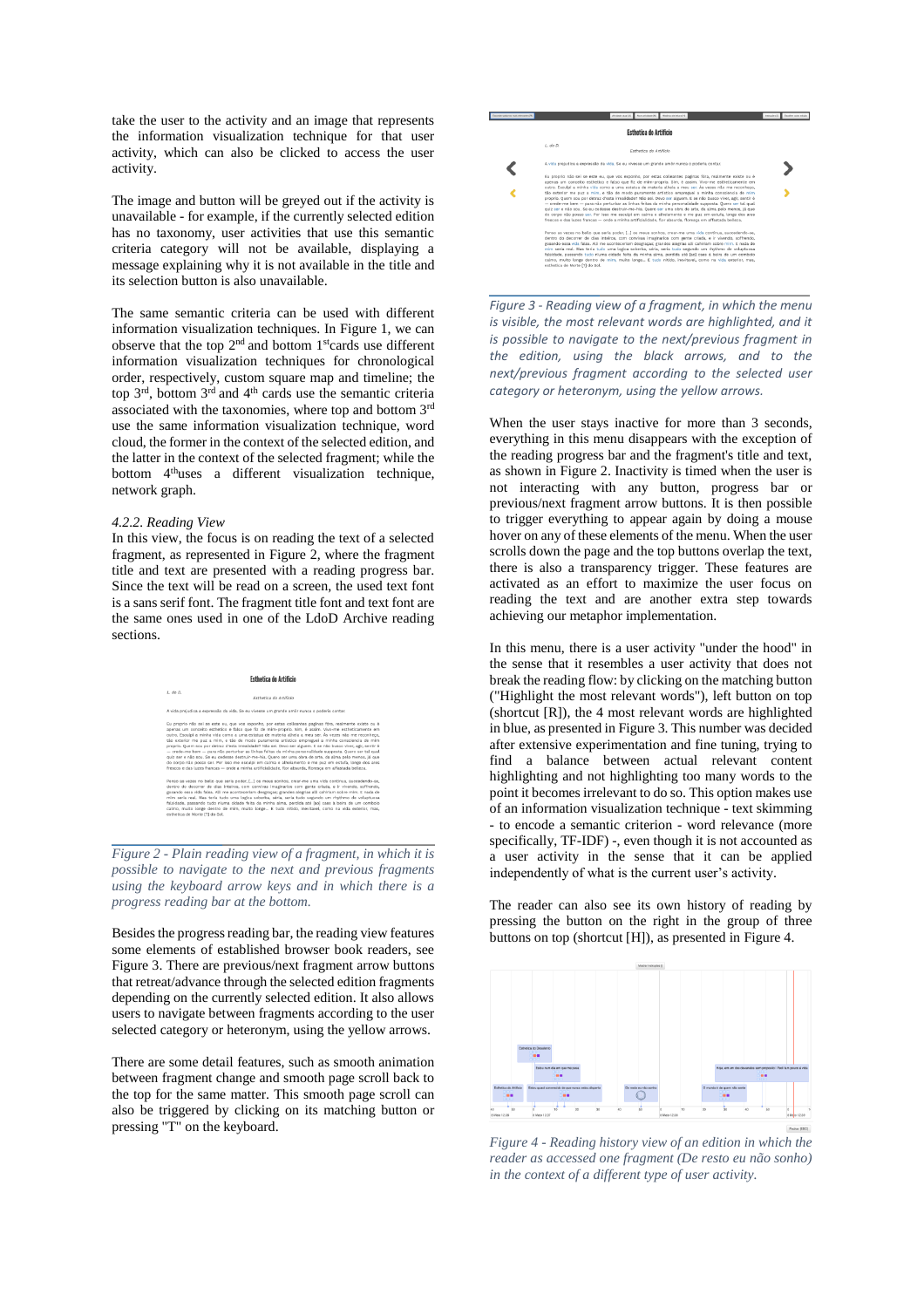In this view, the reader is presented with an interactive timeline that displays the fragments that have been read for the currently selected edition. Each history entry is a fragment, displaying its title and a thumbnail that represents the information visualization technique of the user activity through which that fragment was reached. Besides, having a similar interaction to the user activity that makes use of the timeline in the global view, the user can navigate back to a given fragment that was previously read by clicking on its entry.

The buttons on top right allow the user to see the instructions for this menu and select another edition.

The two first buttons in the group of three buttons allow the user to access the global view associated with the currently selected user activity (shortcut [A]) and to navigate to the new user activity selection menu (shortcut [N]).

# *4.2.3 Global Views*

The global views correspond to the *out* phase of the metaphor and are a combination of semantic criteria with an information visualization technique. In the following subsections we show how the global views are presented in the *LdoD Visual* in the context of the various information visualization techniques.

#### *4.2.3.1. Network Graph*

This information visualization technique consists of a network graph with hidden edges, as shown in [Figure 5.](#page-5-0)  Each node is a circle that represents a fragment from the currently selected edition. If the user clicks on a circle, she will be taken back to the *Reading Menu* with the corresponding fragment of that circle open to be read.

When accessing the view, the central orange circle represents the fragment in whose context the user activity was started, and the purple circle represents the fragment being currently read. This strategy was adopted so that the reading occurring during a user activity is contextualized by the initially read fragment. The blue circles represent the other fragments from the edition, and their relative distance to the central circle expresses the encoded semantic criterion.



<span id="page-5-0"></span>*Figure 5 – Global View using a Network Graph for the semantic criteria of text similarity. The closest circle will always be in the same position, be it 5% or 100% similar, to allow have a sparser representation, note that, for instance, when considering text similarity, the most similar fragments are less than 20% similar. Color encodes the similarity in percentage. There is a blue color range - a 100% similar fragment will have its corresponding circle colored in light blue, while a 0% similar fragment will have its corresponding circle colored in dark blue.*

The user can put the mouse cursor over the circle so that a label is displayed, showcasing the title and the value of similarity in percentage. Besides being able to drag and zoom the network graph using the mouse pointer and mouse wheel, the user can also use the green navigation buttons to drag, re-size, zoom in and out of the network graph.

This information visualization technique is used to encode similarity by text and taxonomy, which in the case of [Figure 5](#page-5-0) is by text.

## *4.2.3.2. Word Cloud*

Word clouds are used to encode semantic criteria associated with the categories of a certain fragment or taxonomy (group of categories) of the selected edition, as shown in [Figure 6.](#page-5-1) It displays each category using different colors and the font size varies according to the number of fragments that belong to that category.



<span id="page-5-1"></span>*Figure 6 - Global view using a Word Cloud for the categories of the taxonomy of the selected edition.*

The Word Cloud, and its semantic criteria, can be applied in two cases: (1) the set of categories of the taxonomy of an edition, which corresponds to the case presented in [Figure 6;](#page-5-1) (2) The categories of the current fragment. In both cases, by selecting one of the categories, the user is redirected to a custom squares map that highlights the fragments of the select category, as described in the next subsection.

Heimerl et al. (2014) developed a system that uses word clouds as its central visualization method for interactive text analysis. Its results showed that even though word clouds are aesthetically pleasing with its words disposed in different angles, users do not find them very functional and easy to use. Thus, results showed that participants preferred sequential layouts, where words are placed horizontally without any kind of inclination or angles for aesthetic purposes. For this reason, we decided to follow the same layout in the *LdoD Visual*.

### *4.2.3.3*. *Custom Squares Map*

This information visualization technique consists of squares linked by arrows, as shown in [Figure 7.](#page-6-0) It is similar to the network graph if we picture the squares as nodes and the arrows as edges. Likewise, each square represents a fragment from the currently selected edition.

This group of squares linked by arrows offers a global view of the currently selected edition, and suggests a certain order derived from the arrows. This order depends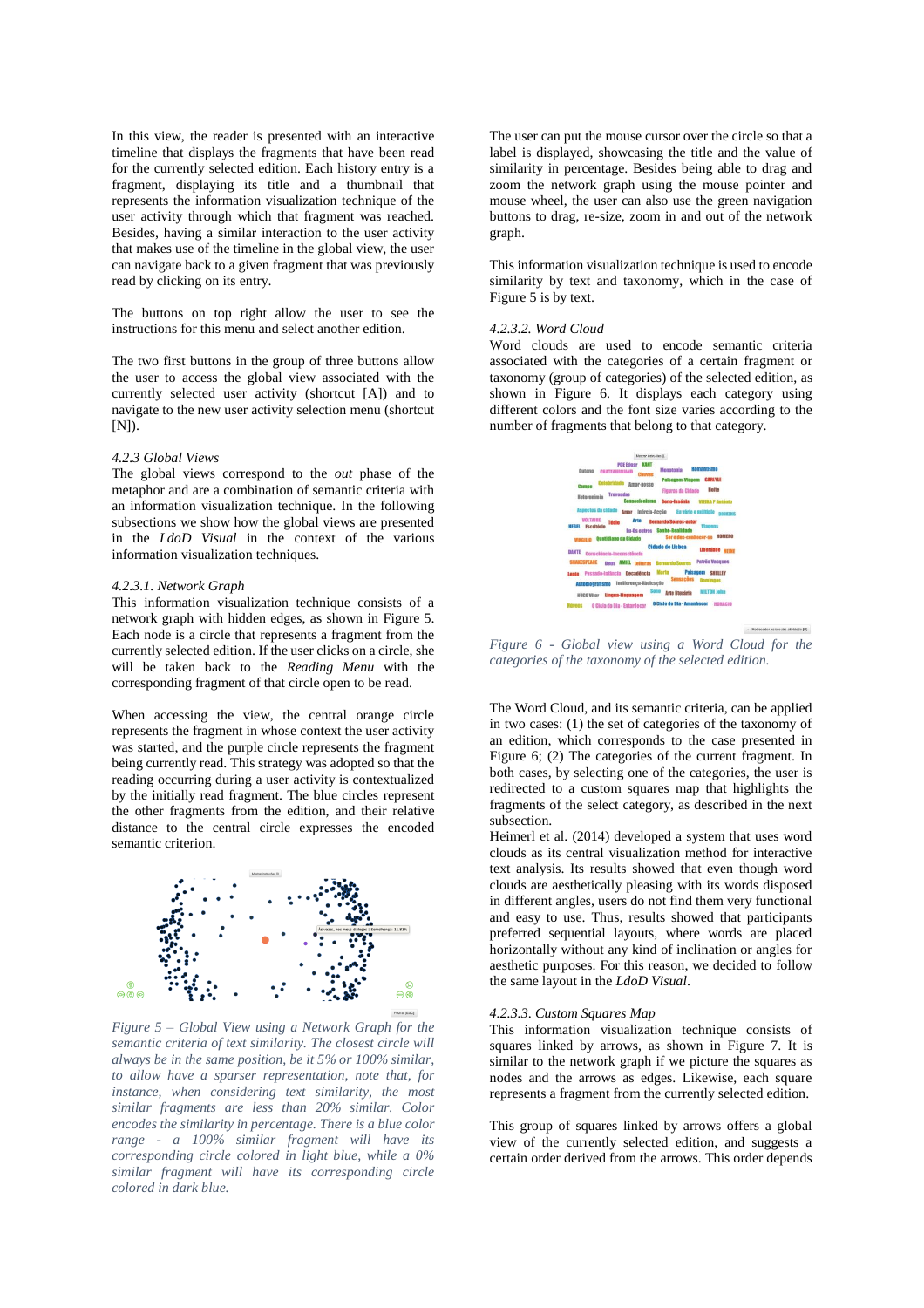on the encoded criterion. Each square's color and highlighting also depends on the encoded criterion.

Similarly to network graphs, there is a special color highlighting for each square. The orange square corresponds to the fragment where the user activity was initiated, and the purple square to the fragment currently being read.



<span id="page-6-0"></span>*Figure 7 - Global View using a Custom Square Map to show the fragments associated with the category "Quotidiano da Cidade" in the context of the edition fragments.*

This information visualization technique is used to encode the following semantic criteria:

- **Edition order.** Fragment squares are sorted by order of the currently selected edition. If the user places the mouse cursor over a square, it will display a label with the fragment title and its position in the edition, almost as if it was a page number. This global view allows users to explore the order of the fragments in the edition.
- **Chronological order.** Fragment squares are sorted by the date in which they were created or published. Each square displays a two-digit number that represents the year from that date - for example, a fragment from 1927 will have its corresponding square with the number 27. Fragments without date have their corresponding squares greyed out. If the user places the mouse cursor over a square, a label will be displayed containing the fragment title and its date. This global view allows users to explore the edition ordered by date.
- **Categories/taxonomy.** Fragments are displayed exactly as if the semantic criterion was the edition's order, with the addition of highlighting in yellow the squares of the fragments from the selected category. If the user places the mouse cursor over a square, a label will be displayed with the fragment title and the categories to which it belongs, as shown in [Figure 7.](#page-6-0)  As previously described, smaller yellow previous/next fragment arrow buttons will appear under the black previous/next buttons in the reading menu.
- **Heteronym.** It has the same behaviour as the categories/taxonomy semantic criteria, but it highlights in yellow the squares of the fragments that were signed by a certain heteronym. The yellow arrow buttons are used to move exclusively to the previous/next fragment belonging to the selected

heteronym. The global view allows users to explore the fragments assigned to a particular heteronym.

# *4.2.3.4*. *Timeline*

This information visualization technique consists of an interactive timeline, in which the user is presented with the timeline centered on the time window around the currently selected fragment, as shown i[n Figure 8.](#page-6-1)



<span id="page-6-1"></span>*Figure 8 - Global View using a Timeline to represent the chronological order assigned to the fragments.*

There is only one global view that uses this information visualization technique to encode the chronological order as the semantic criterion, in order to explore the fragments around the date of the current fragment. Each timeline entry represents a fragment from the currently selected edition. Being consistent with the color scheme for other visualizations, an entry will be orange if it represents the fragment that was initially selected in the context of the user activity, and purple if it is the fragment currently being read.

The user can navigate to a certain fragment by clicking on its entry.

## **5. Results and Discussion**

The evaluation of the *LdoD Visual* was done by two types of tests: usability tests, which assess the system's usability, independently of the its particular purpose; and, utility tests, which assess the quality of the system, considering its purpose as a reading tool for the *LdoD*.

#### *5.1. Usability Tests*

To assess how usable, efficient and satisfying the interaction with the *LdoD Visual* is, we have performed tests with 11 volunteer users who have no expert knowledge on the *LdoD Archiv*e and on the Book of Disquiet (*LdoD)*. The results of this type of test are objective and quantitative.

Each usability test consisted of 4 stages:

- Introduce the user to the *LdoD Visual*'s concepts and briefly demonstrate the system in about 5 minutes;
- Let the user explore the system freely for about 5 minutes;
- Ask the user to execute 10 tasks:
- Ask the user to fill and submit a SUS (system usability scale) questionnaire.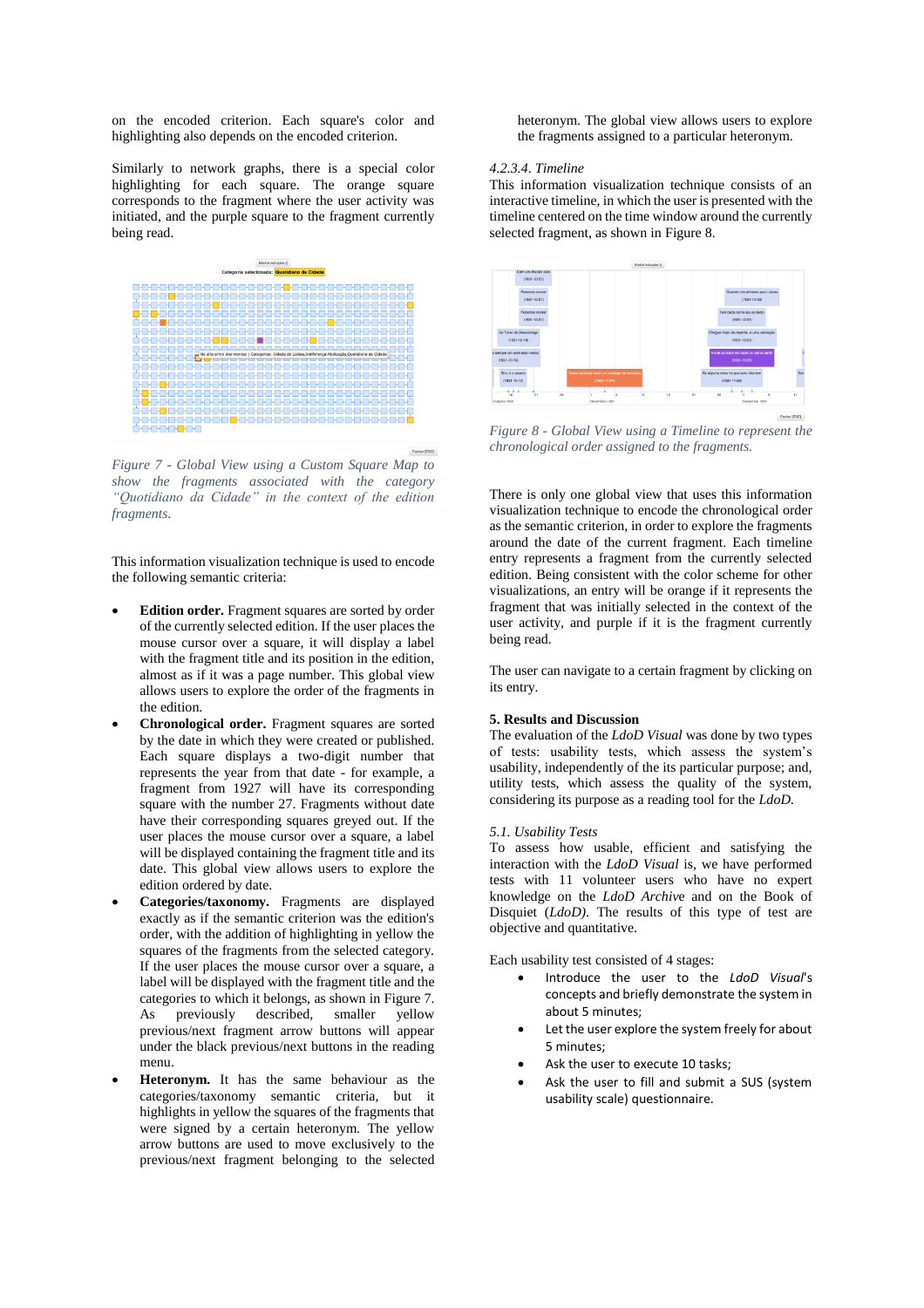In the third stage, for each task, we counted the number of errors and time taken to complete the task. The tasks assess the usability and intuition of the user activities' interaction with the information visualization techniques in order to explore and navigate through the fragments from the selected editions. For instance, to select any fragment from an edition, select the user activity that makes use of the squares map encoding the edition's order, choose the first fragment, highlight the most relevant words and say out loud what are the most relevant words of the selected fragment, which was, actually, task 9.

These tasks were always executed in the same order for each user, exactly from the same menus.

|         |       | Task#1       |       | Task #2  |       | Task #3      |       | Task #4 |       | Task #5     |       | Task #6 |       | Task #7  |       | Task #8  |       | Task #9      |       | <b>Task #10</b> |  |
|---------|-------|--------------|-------|----------|-------|--------------|-------|---------|-------|-------------|-------|---------|-------|----------|-------|----------|-------|--------------|-------|-----------------|--|
| User    | Time  | Errors       | Time  | Errors   | Time  | Errors       | Time  | Errors  | Time  | Errors      | Time  | Errors  | Time  | Errors   | Time  | Errors   | Time  | Errors       | Time  | Errors          |  |
|         | 6,1   | $\mathbf 0$  | 5,89  | 0        | 6     | 0            | 3,07  | 0       | 12,15 | 0           | 4,86  | 0       | 15,08 | 0        | 14,81 | 0        | 14,05 | 0            | 25    | 0               |  |
| 2       | 9.44  | 1            | 19,55 | 0        | 30    | $\mathbf{0}$ | 24    |         | 36    | $\Omega$    | 28    | 0       | 50    |          | 15    | 0        | 9.7   | $\Omega$     | 45.77 | 0               |  |
| 3       | 43,77 | $\mathbf{0}$ | 10,1  | 0        | 17,5  | $\mathbf{0}$ | 10,22 | 0       | 40,7  | 0           | 14,61 | 0       | 15,78 | 0        | 40,79 | 0        | 42    |              | 37    | 0               |  |
| 4       | 2.07  | $\Omega$     | 3,52  | 0        | 15.73 | $\mathbf{1}$ | 2,66  | 0       | 21,51 | $\Omega$    | 12,96 | 0       | 12,87 | 0        | 33,58 | 0        | 9,55  | $\mathbf 0$  | 24,76 |                 |  |
| 5       | 8.79  | $\Omega$     | 9.14  | 0        | 14.13 | $\mathbf{0}$ | 6.02  | 0       | 26.65 | 0           | 16.4  | 0       | 27.28 | 0        | 26,16 | 0        | 17.8  | $\mathbf{0}$ | 36,76 | 0               |  |
| 6       | 8,24  | $\mathbf 0$  | 10,22 | 0        | 13,71 | $\mathbf 0$  | 7,35  | 0       | 17,28 | 0           | 11,15 | 0       | 12,37 | 0        | 24,78 | 0        | 11,54 | $\mathbf 0$  | 30,39 | 0               |  |
| 7       | 6.68  | $\Omega$     | 5.39  | $\Omega$ | 7,77  | $\Omega$     | 4,98  | 0       | 18,57 | $\Omega$    | 7.9   | 0       | 18.18 | $\Omega$ | 17,92 | 0        | 8,62  | $\Omega$     | 12,55 | 0               |  |
| 8       | 2.81  | 0            | 2.43  | 0        | 3.7   | 0            | 2.38  | 0       | 7.06  | 0           | 4.6   | 0       | 7.03  | 0        | 10.38 | 0        | 5.44  | $\mathbf{0}$ | 12,53 | 0               |  |
| 9       | 4,71  | $\Omega$     | 5,96  | $\Omega$ | 7,57  | $\Omega$     | 5,66  | 0       | 20,77 | $\Omega$    | 9,9   | 0       | 20,37 | 0        | 17,39 | $\Omega$ | 4,86  | $\mathbf 0$  | 22,23 | 0               |  |
| 10      | 6,03  | $\mathbf 0$  | 3.88  | 0        | 8.64  | $\mathbf 0$  | 5,95  | 0       | 17,57 | $\mathbf 0$ | 10,97 | 0       | 12,13 | 0        | 14,33 | 0        | 11,05 | $\mathbf 0$  | 27,35 | 0               |  |
| 11      | 3,76  | $\mathbf{0}$ | 3,53  | 0        | 4,33  | $\mathbf{0}$ |       | 0       | 9,1   | 0           | 8,43  | 0       | 11,17 | 0        | 15,79 | 0        | 9,07  | $\mathbf{0}$ | 18,81 | 0               |  |
| Average | 9,31  | 0,09         | 7,24  | 0,00     | 11,73 | 0,09         | 7,21  | 0,09    | 20,67 | 0,00        | 11,80 | 0,00    | 18,39 | 0,09     | 20,99 | 0,00     | 13,06 | 0,09         | 26,65 | 0,18            |  |

<span id="page-7-0"></span>*Table 1 - Time to perform each task in seconds and respective number of errors.*

[Table 1](#page-7-0) presents the results from which we conclude that, on average, every task was completed without exceeding the expected time and with basically no errors, with the exception of the last task, which was more difficult. Task 10 was conceived to confirm if users understood why a user activity was not available for certain fragments and what they should do in order to select other fragments that supported that previously unavailable user activity. This was the most complex task, which explains why it took the most time out of all tasks, even though most users ended up figuring out what they had to do.

For the fourth stage, the users filled and submitted a SUS (system usability scale) questionnaire. This is a quick questionnaire that is commonly used to figure out if any aspect was not considered by the tests. This questionnaire involved 10 statements for the user to answer how much he would agree with each one of them in a scale from 1 (completely disagree) to 5 (completely agree):

- 1. I think I would like to use the *LdoD Visual* regularly.
- 2. I think the *LdoD Visual* was unnecessarily complex.
- 3. I think the *LdoD Visual* was easy to use.
- 4. I think I would need help from a person with technical knowledge to use the *LdoD Visual*.
- 5. I think that all of the *LdoD Visual* features were well integrated.
- 6. I think the *LdoD Visual* shows a lot of inconsistency.
- 7. I think people will learn how to use the *LdoD Visual* easily.
- 8. I think the *LdoD Visual* was very confusing to use.
- 9. I felt confident while using the *LdoD Visual*.
- 10. I needed to learn a lot of new things before I could use *LdoD Visual*.

The score of the SUS questionnaire is obtained by transforming the 1 to 5 scale in a 0 to 4 scale, and converting the values to be consistent, e.g., the oddnumber questions express a positive opinion and even-

number questions express a negative opinion. [Table 2](#page-7-1) presents the results.

|                |                |                |                         |                | Question |                |     |                |                         |                |       |                        |
|----------------|----------------|----------------|-------------------------|----------------|----------|----------------|-----|----------------|-------------------------|----------------|-------|------------------------|
| User           | $\mathbf{1}$   | $\overline{2}$ | 3                       | 4              | 5        | 6              | 7   | 8              | 9                       | 10             | Sum   | <b>SUS Final Score</b> |
| $\mathbf{1}$   | 3              | 1              | 3                       | 4              | 4        | 1              | 4   | $\mathbf{1}$   | 3                       | $\mathbf{1}$   | 29    | 72,5                   |
| $\overline{2}$ | 5              | 2              | $\overline{\mathbf{3}}$ | 3              | 5        | $\overline{2}$ | 4   | 2              | 4                       | $\mathbf{1}$   | 31    | 77,5                   |
| 3              | 5              | $\mathbf{1}$   | 5                       | 3              | 5        | $\overline{2}$ | 5   | $\mathbf{1}$   | 4                       | $\overline{a}$ | 35    | 87,5                   |
| 4              | 5              | $\mathbf{1}$   | 4                       | 1              | 5        | $\mathbf{1}$   | 4   | $\mathbf{1}$   | 5                       | $\mathbf{1}$   | 38    | 95                     |
| 5              | $\overline{4}$ | $\mathbf{1}$   | 5                       | $\mathbf{1}$   | 5        | $\mathbf{1}$   | 5   | $\mathbf{1}$   | 5                       | $\mathbf{1}$   | 39    | 97.5                   |
| 6              | 5              | $\mathbf{1}$   | 5                       | $\mathbf{1}$   | 4        | $\mathbf{1}$   | 4   | $\mathbf{1}$   | 4                       | 1              | 37    | 92,5                   |
| 7              | 5              | 2              | 4                       | $\overline{2}$ | 5        | $\mathbf{1}$   | 4   | $\overline{2}$ | 5                       | $\mathbf{1}$   | 35    | 87.5                   |
| 8              | 5              | $\mathbf{1}$   | 5                       | $\mathbf{1}$   | 5        | $\mathbf{1}$   | 4   | $\mathbf{1}$   | 5                       | $\mathbf{1}$   | 39    | 97,5                   |
| 9              | 5              | $\mathbf{1}$   | 5                       | 3              | 5        | $\mathbf{1}$   | 5   | $\mathbf{1}$   | $\overline{\mathbf{A}}$ | 3              | 35    | 87,5                   |
| 10             | 5              | $\overline{a}$ | 5                       | $\mathbf{1}$   | 5        | $\mathbf{1}$   | 4   | $\overline{2}$ | 4                       | $\mathbf{1}$   | 36    | 90                     |
| 11             | 4              | $\mathbf{1}$   | 4                       | $\mathbf{1}$   | 4        | $\mathbf{1}$   | 4   | $\mathbf{1}$   | 4                       | 1              | 35    | 87,5                   |
| Average        | 3,6            | 3,7            | 3,4                     | 3,1            | 3,7      | 3,8            | 3,3 | 3,7            | 3,3                     | 3,7            | 35,36 | 88.41                  |

<span id="page-7-1"></span>*Table 2 - SUS (system usability scale) questionnaire results*

Analyzing the SUS score, we can observe that the lowest scoring answer is number 4, *I think I would need help from a person with technical knowledge to use LdoD Visual*. This makes sense as the *LdoD Visual* is relatively complex to users that have no experience with the *LdoD* and the *LdoD Archive*, which is the case of the participants. Regarding the final score, when a system scores a SUS score of 80.3 or more, it is considered to be in the top 10% of scores and the testing users are more likely to recommend it to others. This means that if we are considering a SUS scale, the *LdoD Visual* is a system with good usability, having a SUS score of 88.41.

Besides these 10 SUS questions, we also added questions in order to know about the users. In terms of the characterization of the usability test participants: 9.1% where younger than 18, 36.4% between 18-24, 45.5% between 25-34, and 9.1% between 45-54; and 9,1% have secondary education, 45.5% have a bachelor degree, and 45.5% a master degree. Most users had already used other software to read books in the past and most users did not read the *LdoD*. It is also possible to observe that most users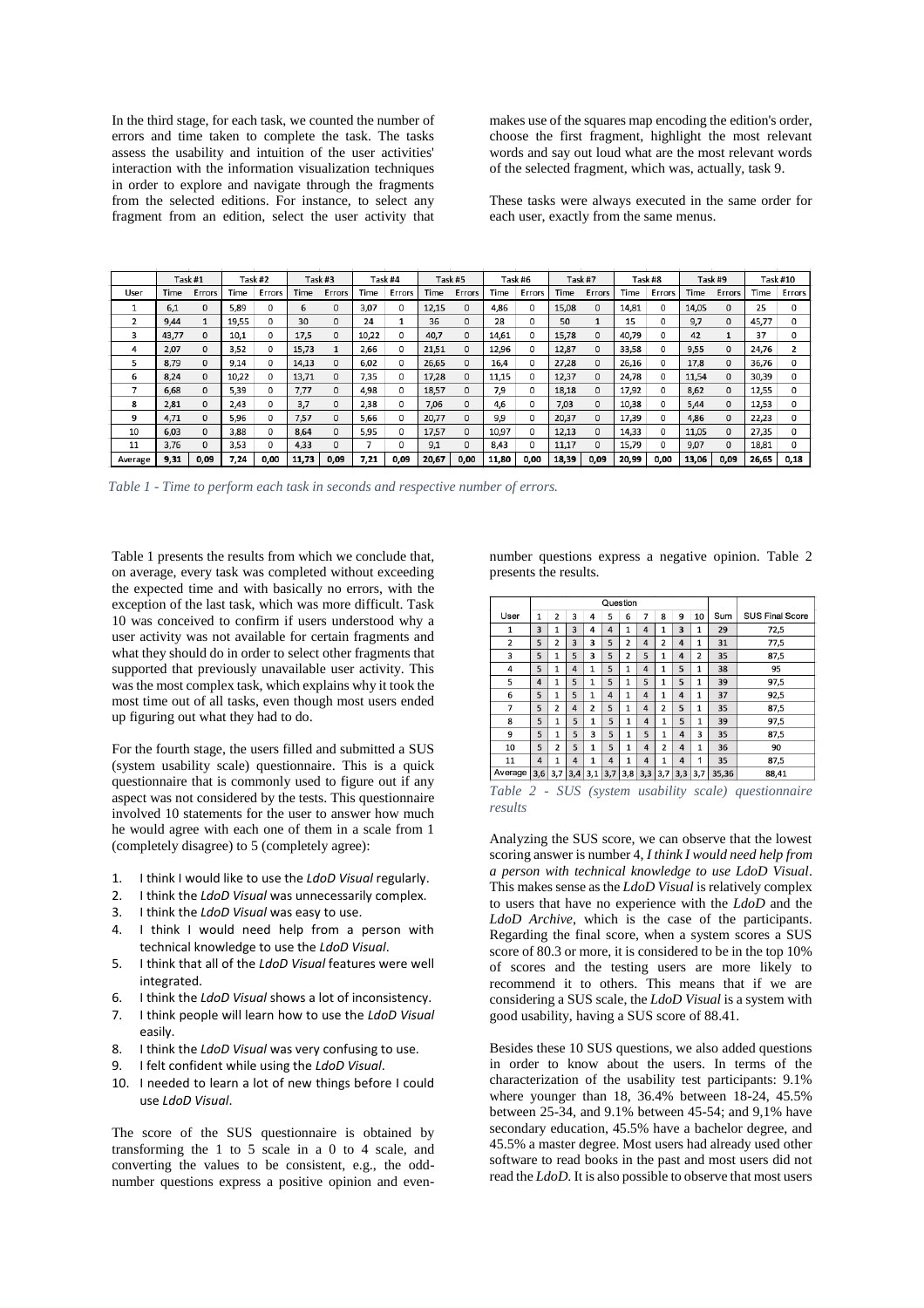strongly agreed that they would have a good reading experience using the *LdoD Visual*.

### *5.2. Utility Tests*

The purpose of the utility tests is to obtain information about the utility and quality of the experience while using the system. These tests are important in the sense they allow us to assess subjective and qualitative aspects of the *LdoD Visual*, which are difficult to be measured quantitatively.

The tests were done with 3 users that have expert knowledge about *LdoD* and the *LdoD Archive*. The user of the first case study is a postdoctoral researcher with a PhD thesis on *The Book of Disquiet*. This user has also worked, between 2012 and 2015, with the XML encoding of the fragments for the *LdoD Archive*. The user of the second case study is a PhD student from the PhD Program of MATLIT (Materialities of Literature), which is a doctoral program that addresses the material and technological mediations of literary practices. One of its research fields are digital humanities. This user has a BSc and MSc in graphic design. The user of the third case study is another PhD student from the PhD Program of MATLIT, who also has a BSc and MSc in graphic design. This user is interested in the aspects of usability of the *LdoD Archive* since her PhD project involves creative practices through the situated use of the archive. She is one of *LdoD Archive* most regular users and has been organizing a plan of activities to teach *LdoD Archive*'s users how to use it and fully explore its various functionalities, including the creation of virtual editions.

The testing protocol for this type of testing is more flexible in comparison to the usability tests' protocol. The users were contacted by email, introduced to the *LdoD Visual* metaphor, and encouraged to explore the system before we had our actual meeting to do the case study.

During the case study the users were encouraged to use the *LdoD Visual* while "thinking out loud". We asked them several questions regarding the real utility, potential and reading experience that they thought the *LdoD Visual* provides. We also asked them about the differences they felt as more important, in comparison to other tools and electronic readers available, as well as comparing the reading experience of the *LdoD Visual* to the other reading features available in the *LdoD Archive*.

Considering the feedback received from these case studies, we can conclude that the reception of the *LdoD Visual* is positive, both in terms of concept, execution and utility.

The users liked the approach on how to read a book. They thought that it is a good match for the fragmentary idea of the *LdoD*. The attempt to output a visual representation of the editions and fragments brings a new perspective on how to read and explore the *LdoD* and use the *LdoD Archive*, being a relevant work for the area of digital humanities.

The second user also described her experience with user activities in a way that suggested that the *LdoD Visual*'s metaphor is successfully implemented. She stated: "The real reading customization strength comes from the activities around the currently selected fragment. If the

reader stops and tries, for example, to continue her reading path with an user activity that is related with reading similar fragments by text to the currently selected fragment, there is already a reflexive question that is specific to the reader and the navigation method centered around the selected fragment becomes the medium for the user to be able to read around an idea that is interesting to her. In *LdoD Visual*, the reader is able to navigate through the fragments according to what is desired, having a visual reference of the type of navigation and exploration that is being performed in *The Book of Disquiet*."

The users also suggested that the *LdoD Visual* is relatively complex and that there should exist more ways of welcoming non-expert users who are not aware of the problem and structure of the *LdoD* and the the *LdoD Archive*, such as "selling the concept" both as a ludic and research tool, and showcasing the different uses and possibilities in videos scattered around the application.

The users also acknowledged the potentiality of the *LdoD Visual* concepts such that they could be developed and expanded to explore other alternatives of interaction with the *LdoD*.

We could observe that each user spent time with different parts and user activities of the *LdoD Visual*. Our analysis on this is that the *LdoD Visual* seems to provide different affordances for different users, and that the objective of customizing the exploration and reading experience of the *The Book of Disquiet* was met.

We can also conclude that the *LdoD Visual* is a tool that mainly offers two different possibilities: the possibility of navigating through the *LdoD* with a focus on the pleasurable assisted user-driven reading experience, and the possibility of navigating with a humanities researcher mindset, finding patterns, correlations and textual data insights. Both of these reading practices are possible resorting to the same engine, the user activities' information visualization techniques, even though the first type of reading practice is the main focus of the *LdoD Visual*.

### **6. Conclusion**

*The Book of Disquiet* by Fernando Pessoa is an unfinished book that can be read in any order. The modular nature of this fragmentary literary work brings endless possibilities on how it can be traversed.

The goal of this work was to design and implement a webbased application to read *The Book of Disquiet*, giving the reader an active role while reading and browsing through the book's different fragments, defining user activities that make use of information visualization techniques to encode different semantic criteria.

In order to achieve this, we researched on the use of information visualization techniques applied to textual data and literature, and on the concept and tools for ebooks. Afterwards, we defined the*in-out-in* metaphor that was used as the guiding point for whether or not a certain architecture or feature choice met the objectives and served the overall purpose of this work.

According to this metaphor, we defined the user activity concept, which establishes a perspective on how to read